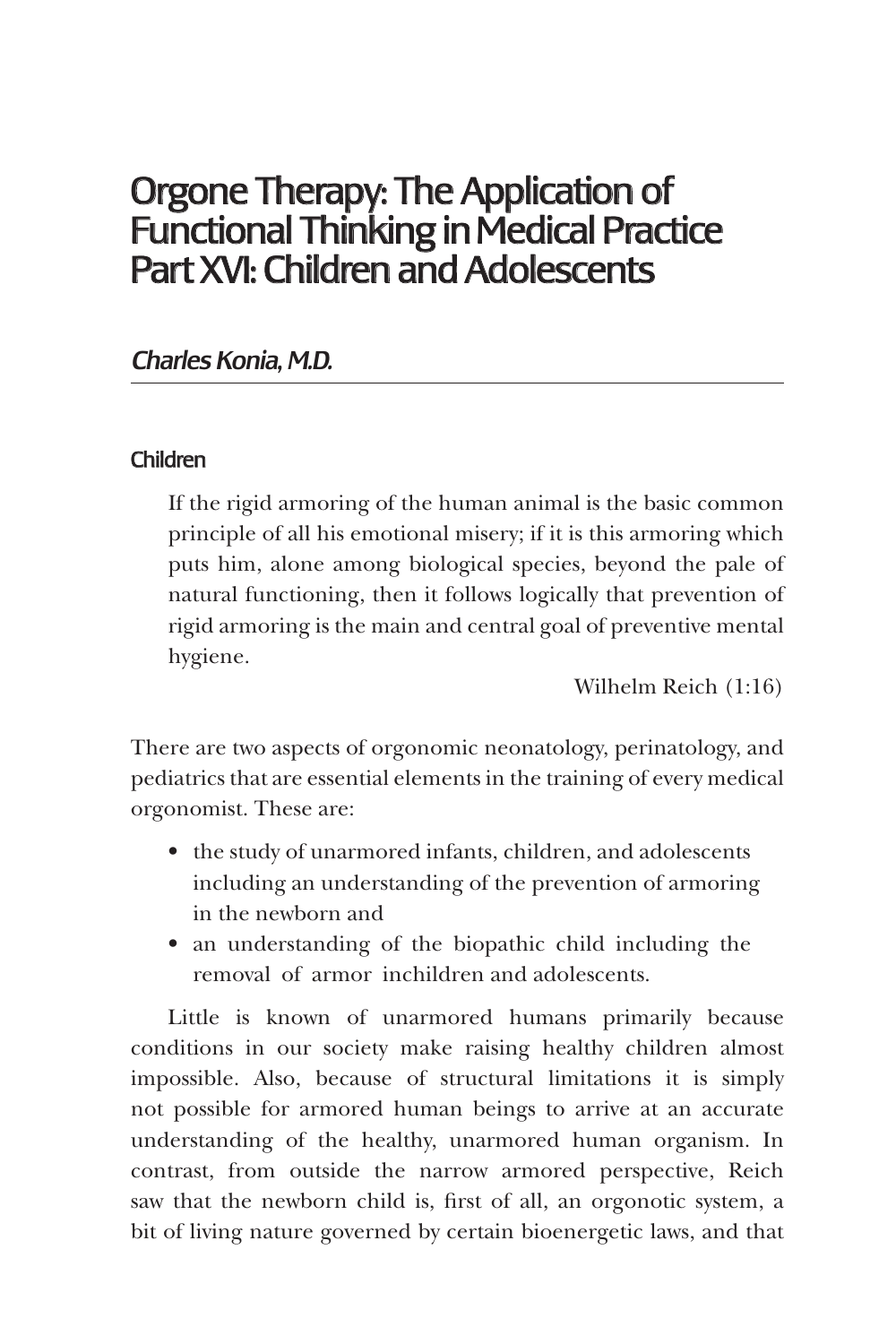social conditions interfere with the lawful processes intrinsic to the development of the healthy child. Armoring of young life and its deleterious, far-reaching consequences for the individual and for society is the result of this interference.

Prevention of chronic armoring is the central goal of orgonomic mental hygiene. Orgone therapy of children and adolescents is thus an essential part of the training of every medical orgonomist. Not only are the manifestations of armor far easier to recognize in children but armor removal is more readily accomplished than in adults. This occurs because in the young child armor has not yet become rigidly fixed. Also, ideation and its defensive function is not fully developed. Hence, ocular armor is not as entrenched as in the adult. Finally, since genitality is not established until the child is about four or five years of age, the goal of treatment is the elimination of any obstacle interfering with natural development toward full genitality. These distinctions notwithstanding, orgone therapy of children is fundamentally no different than that of adults—the removal of armor with the establishment of spontaneous movement. Since character formation is usually not completed until after the oedipal period, removal of armor is almost entirely through somatic interventions rather than through character-analysis.<sup>1</sup> The medical orgonomist, with a history of how the child has functioned and with the findings of the biophysical examination, perceives the overall biophysical picture and focuses therapeutic intervention on the segment containing the major armor.2 Frequently, the beneficial results are as rapid as they are dramatic.

<sup>1</sup>After the oedipal phase, the character assumes increasing importance in therapy. However, in the rare instance when a child's muscular armor is extreme, character armor may be fully functional before the oedipal phase.

<sup>2</sup>In contrast, traditional child psychiatry, until recently, has relied almost exclusively on a psychological approach to the diagnosis and treatment of childhood and adolescent disorders. With the limitation of this approach, especially in the disorders having their origins during the first year of life before consciousness and language have fully developed, and with no apparent alternative available, the psychiatrist has been increasingly drawn into the pharmacological treatment of childhood disorders.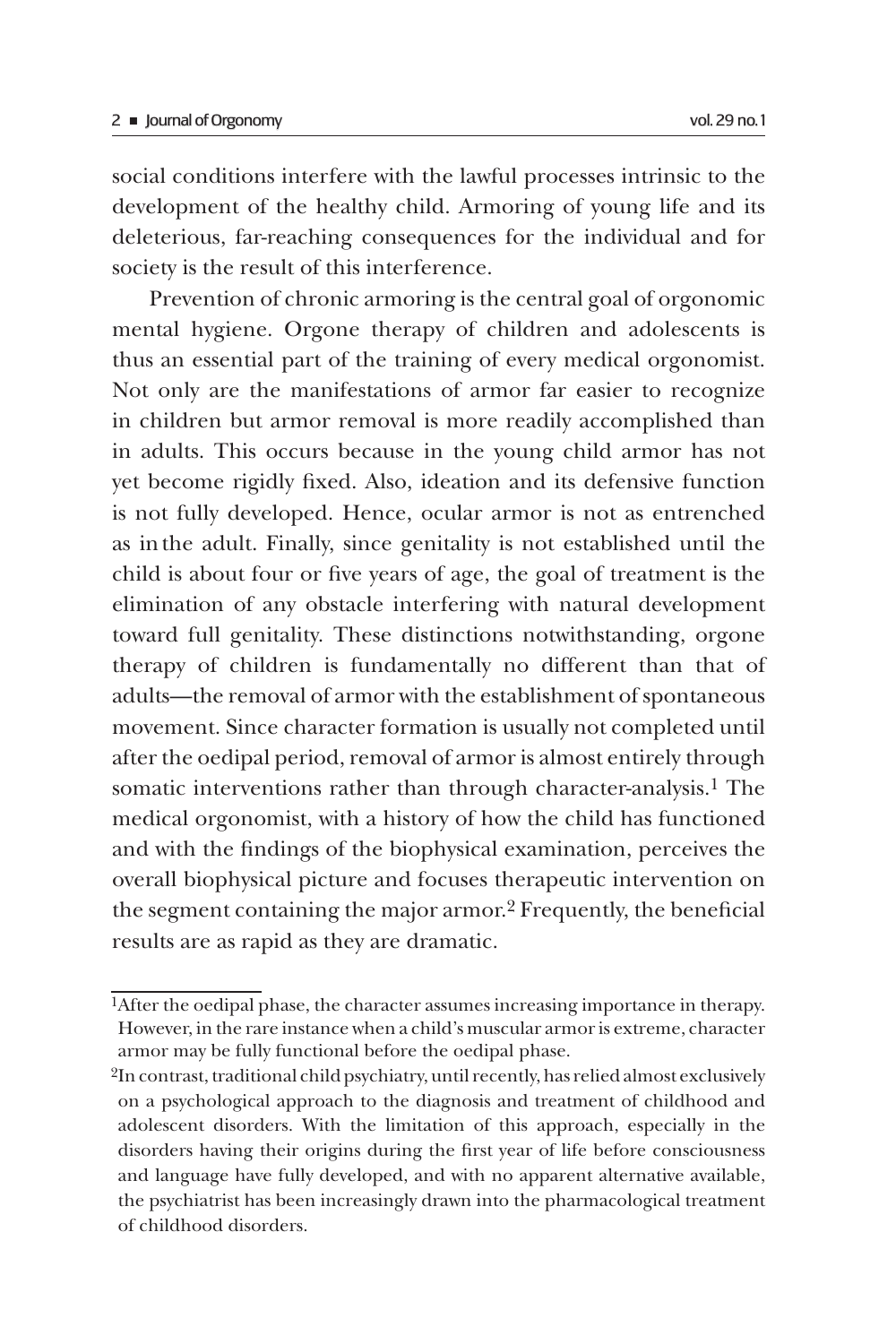The precursors of the adult character are found in the typical behaviors of children. Since the young child is in a phase of rapid development, maturational disturbances such as eneuresis, speech and language disorders, and learning disabilities are also encountered. These are often the presenting symptoms when children and adolescents come for therapy. In order to know how to proceed, the medical orgonomist must correctly evaluate the function of childhood behavioral and developmental abnormalities. Because these problems arise or develop within the family milieu, a precise understanding of the child's relationship to the various family members, especially the parents, and his level of development, is essential. This understanding is based in part on a knowledge of the determinants of character formation3 and of other factors that produce armor in non-erogenous segments.

In evaluating these factors, the therapist determines whether it is the child, the parent(s), or both the child and parent(s) who require treatment. In some cases, the child is accepted for therapy and the parents' contribution to the problem is dealt with by superficial counseling. In other cases, where the parents' involvement in the child's problem is deep-seated, it may be advisable for one or both parents to enter therapy with or without therapy for the child. Sometimes the parents' presentation of the child for therapy is a defensive maneuver on their part, a disguised indication that the parent (or parents) and not the child, needs help. For this reason, the motivation(s) of the parent(s) for bringing the child to therapy must be clearly understood.

Once the child is in therapy, behavioral manifestations may extend to the acting out of conflicts either in relationship to the therapist alone or to both the therapist and the parents. The significance of this behavior must be correctly understood.

There are several other differences which distinguish the orgone therapy of children from that of adults. The child, because of his immaturity, is not expected to be responsible for being in therapy,

<sup>3</sup>Character formation involves armoring of the erogenous zones as discussed in Orgone Therapy: Part V, *Journal of Orgonomy*, 21 (2):223–236, 1987.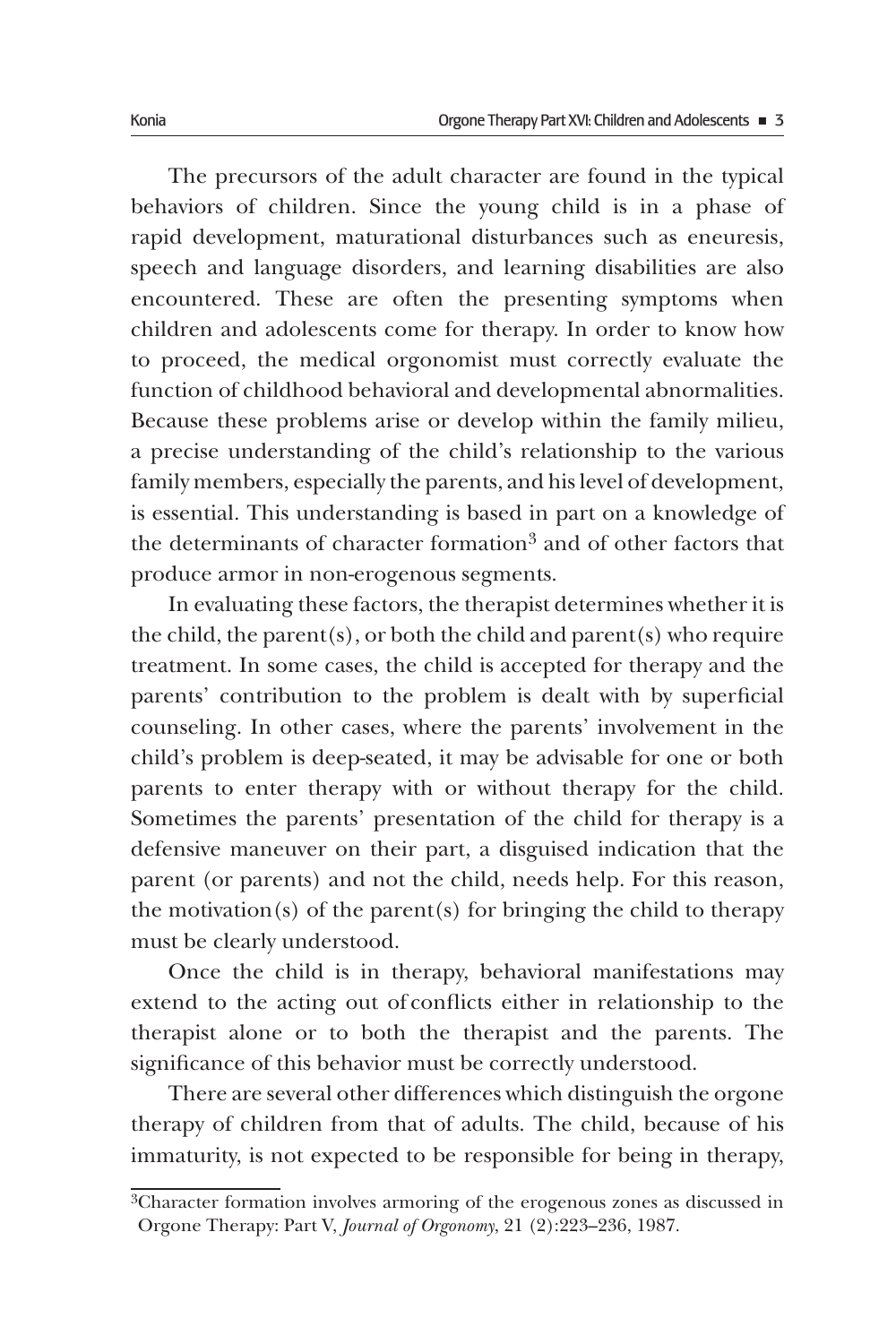in contrast to the adult who has to first commit to the therapeutic process. The presentation of the infant or child for ongoing treatment is the responsibility of the parent. This is another reason that the motivations of the parent(s) for bringing the child to therapy must be clearly understood. Also, because of the child's continuous relationship with the parents, essential in the child's development, the transference is not always a major aspect of therapy. As in the case of adults, transference situations may arise when the child's feelings toward a parent or therapist are blocked.

Finally, even though character structure is formed, an accurate diagnosis may be difficult to make because the child's pathology is being manifested behaviorally. In contrast to the orgone therapy of adults, this is not a major therapeutic impediment.

Instead, the therapist is guided by the child's surface behavior manifestations and also by the location and severity of somatic armor. To the well-trained medical orgonomist these signs and symptoms are sufficient to guide the course of therapy.

# The Development of Armor in Children

From a functional (energetic) perspective, the infant or child is an expanding orgonotic system undergoing rapid growth and development. Environmental disturbances of this system can occur at any time. The earlier the disturbance, the more profound are its effects. The child's development can be divided into four periods: prenatal, birth, postnatal (up to about age five or six years), and finally, puberty and adolescence. At each period, disturbances can be divided according to whether they arise from the parents, from other exogenous sources, or from a combination of the two.

## Prenatal Period

From the moment of conception, the maternal organism undergoes profound biophysical expansion with swelling and orgonotic charging of the tissues. In the human this lasts nine months and prepares for the hours-long birth process, the convulsive (discharge and relaxation) phase of the pulsatory cycle. Thus gestation and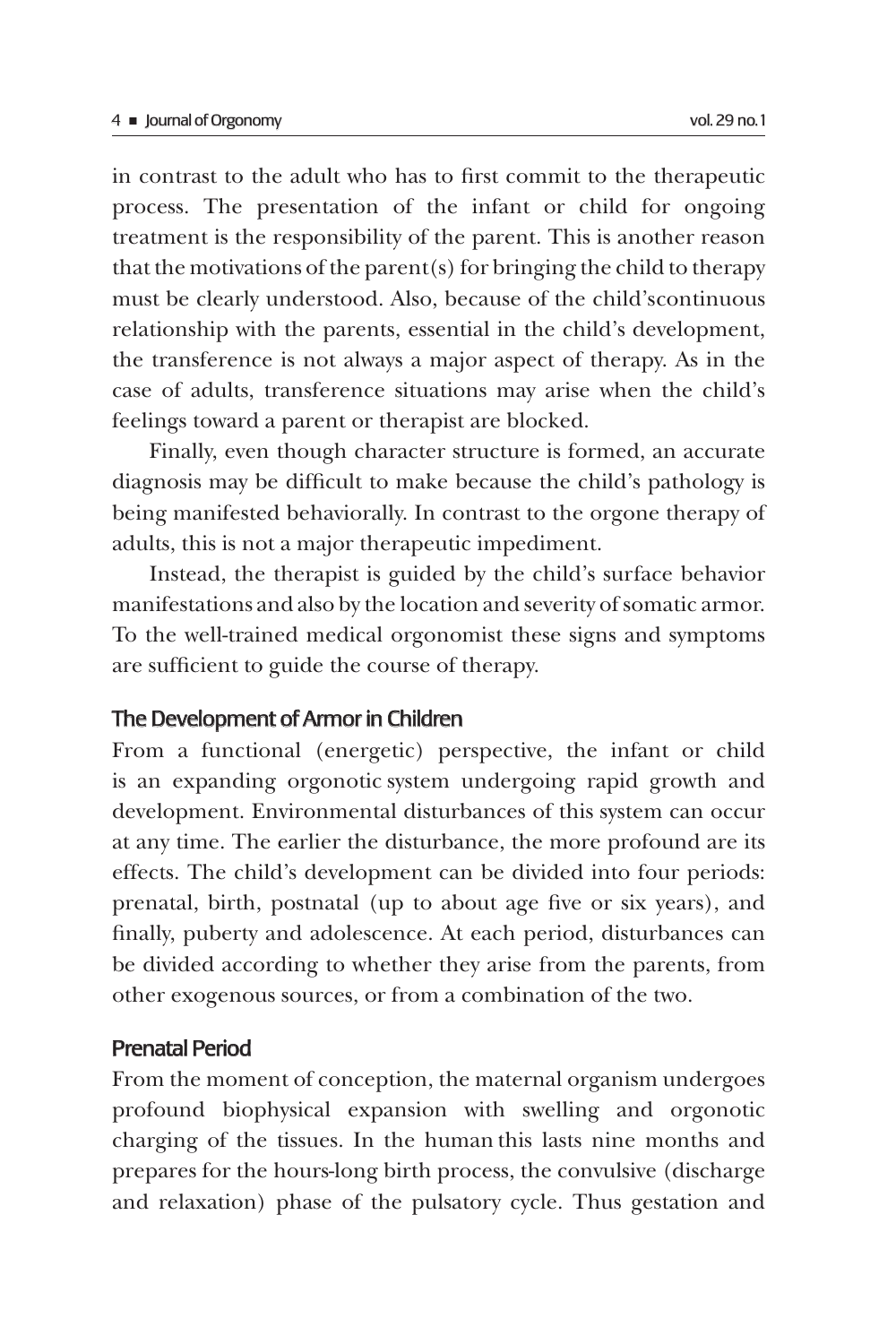birth are simply two component functions of the pulsatory cycle of expansion and convulsion. In this cycle the single-celled fertilized ovum develops into a highly organized metazoal system by the time of birth. Within this single cycle there are myriad other cycles of shorter duration which govern fetal development both in terms of specialization of function and growth. At birth, the unarmored infant is ready to begin its independent life while still dependent on orgonotic contact with the mother for optimal further development.

Genetic dysfunction reflects a disturbance in the expansive phase early in the pulsatory cycle and results in spontaneous abortion when vital functions are adversely affected during the first trimester. The deleterious, irreversible effects on the developing fetus of alcohol, nicotine, and other drugs ingested by the expectant mother are well-known.

Not so well understood, however, are the effects of a severely contracted armored maternal uterus on fetal pulsation. By impeding pulsation, and hence the growth and development of the fertilized ovum and fetus, this factor can account for the transmission of armor from parent to offspring at any time during gestation. Similarly, since disturbances in genetic functioning are inseparable from the pulsatory function of cell division, the damaging effects of a contracted uterus can produce a profound delay in, or even an arrest of, fetal development. This accounts for a weakening of the fetal biosystem which may give rise to genetic malformations. This subject will be further elaborated on when the genetic function is discussed in greater detail. Disturbances in uterine pulsation also give rise to specific pulsatory disturbances in the fetus.

Irregularities in fetal respiratory movements, for example, are frequently observed on sonographic examination during the last trimester. This may be evidence of fetal thoracic or diaphragmatic armor and that the process of armor formation occurs in utero.4

<sup>4</sup>Some fetuses become agitated during ultrasonography. It is possible that the testing procedure itself is responsible for the respiratory disturbances observed. This observation, therefore, requires further investigation.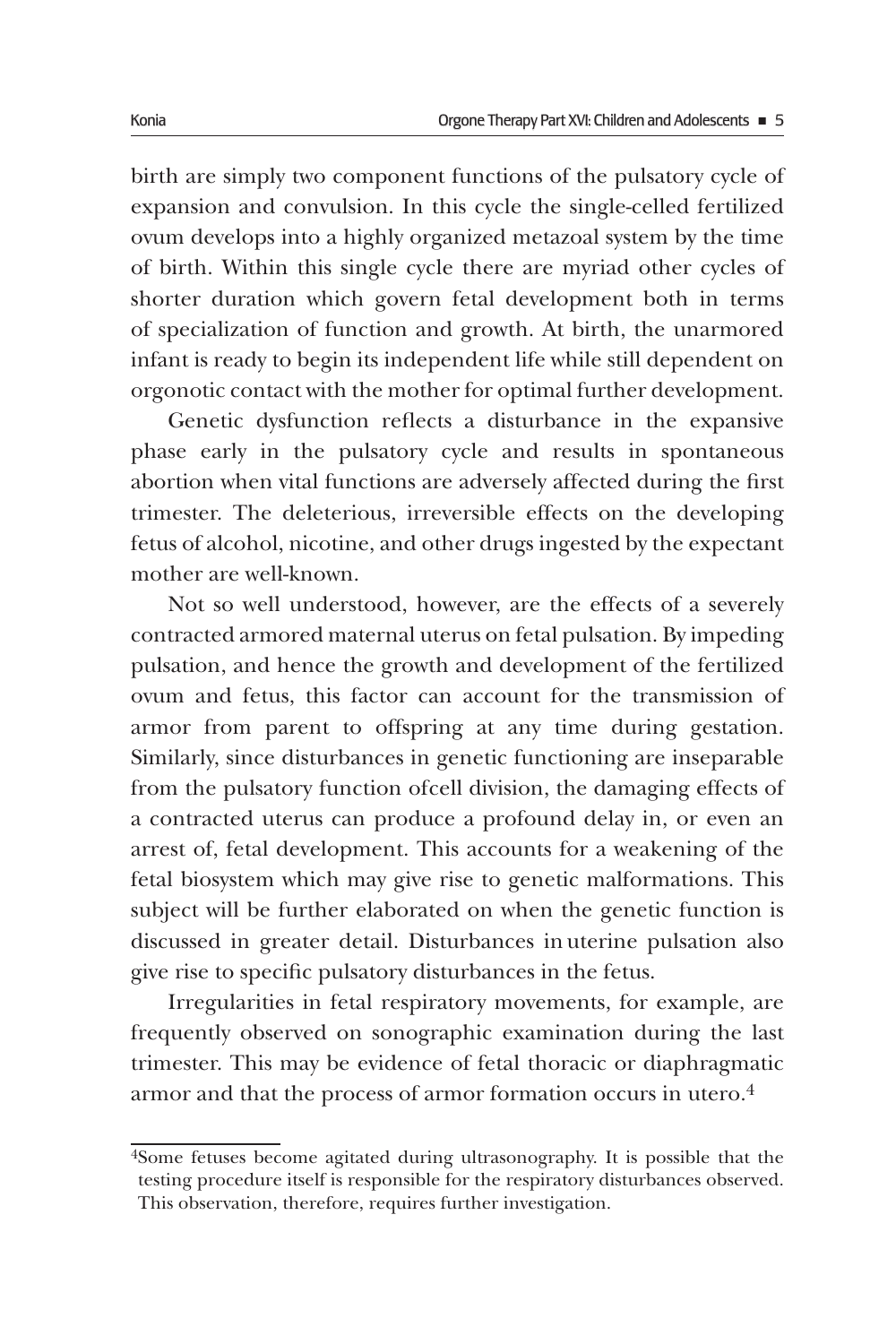# **Birth**

Severe labor pains interrupting the birth of the fetus arise from a disturbance in the convulsive phase of the pulsatory cycle and are a manifestation of pelvic armor. In their origin, they are related to menstrual cramps. Both are a result of intense energetic expansion (with the expulsion of pelvic contents) in the presence of chronic pelvic armor.5 The organism is stuck in a state of mechanical swelling and energetic charge.

From this energetic perspective, adequate preparation of the mother for delivery attempts to maintain unhindered orgonotic pulsation, contact with herself, and contact with the fetus as much as her bio-physical structure permits. In the ideal situation the mother has little or no armor and there are no external impediments to the process of labor. At the other extreme the mother is so heavily armored in the pelvis or out of touch with somatic sensations that vaginal delivery is contraindicated. Most women are found somewhere in between these two extremes.

Pulsatory disturbances occurring during labor result from the continuing effects of the chronically contracted uterus. The effect of maternal pelvic armor on the fetus is the same throughout all stages of gestation: fetal development is impeded with deposition of armor either in acute or chronic form. It is logical to assume that armoring in the newborn occurs more readily in those segments that are biologically vulnerable. This is the "genetic" factor which consists of a weakening of the fetal pulsatory function at an earlier stage of development.6

During the birth process the destructive traumatizing effects of cold inhospitable labor and delivery rooms, the mechanical, impersonal treatment of mother and newborn by the hospital staff,

<sup>5</sup>Chronic pelvic armor must be distinguished from physical inadequacy of the mother's pelvic outlet (cephalo-pelvic disproportion) which is an anatomic (skeletal) limitation to vaginal delivery.

<sup>6</sup>The armored physician and scientist, thinking mechanistically, are structurally unable to recognize and understand the bioenergetic nature of life, and closely related to it, the etiology of human illness in the blocking of energy flow by armor starting in infancy and childhood.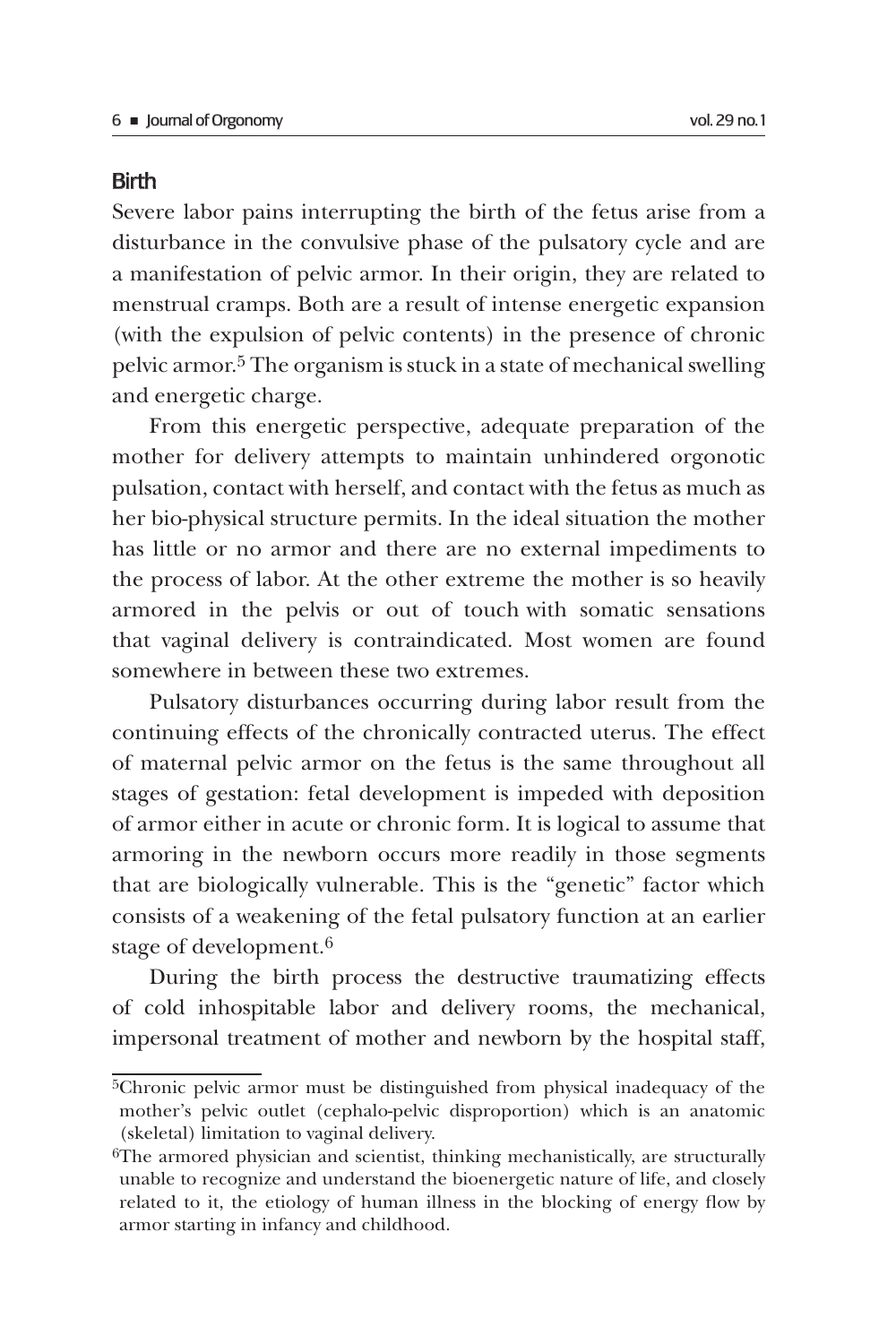the fluorescent lights and harsh sounds are added to the harmful effects of maternal armor to further damage the newborn. Even the "advances" of modern medicine, such as fetal monitoring and intravenous Pitocin to induce labor, interfere with the natural process of labor and delivery and are associated with higher rates of birth by Cesarean section. Additional damaging trauma comes in the form of isolation of the newborn from the mother, swaddling, constant exposure to harsh fluorescent lighting in the nursery, and circumcision of infant boys. All of these practices are rationalized as being for "the good" of the newborn. Is it any wonder that with this machine-like treatment at the earliest stage of postnatal life many children grow up far short of their biological, emotional potential, and are often described as hyper- or hypoactive, "wired," or unfocused?

## Postnatal Period to Age Six

Although Reich formulated his understanding of character formation and its determinants during his psychoanalytic period when the existence of biological orgone energy was unknown, this understanding remains just as valid today. Reich's thinking in functional energetic terms enabled him to understand the dynamics of character formation even before the specific bioenergetic functions underlying them were discovered.

Educating parents and mental health professionals in the fundamentals of orgonomic knowledge can help prevent armoring in infancy and childhood if there is sufficient health in the adult to allow for perception of the significance of these concepts.

At no other time are the biological needs of the infant so inadequately met as at the time of birth. The harsh, inhumane treatment that the newborn experiences goes almost universally unnoticed. Because of their own armor, adults involved in the care of the newborn have no sense of their destructive behaviors. This obliviousness is caused by their own armored character structure and is the physical basis for the transmission of armor from one generation to the next.

The newborn's response to this harsh welcome is to protect itself. Since the solar plexus is the biological core, the organism's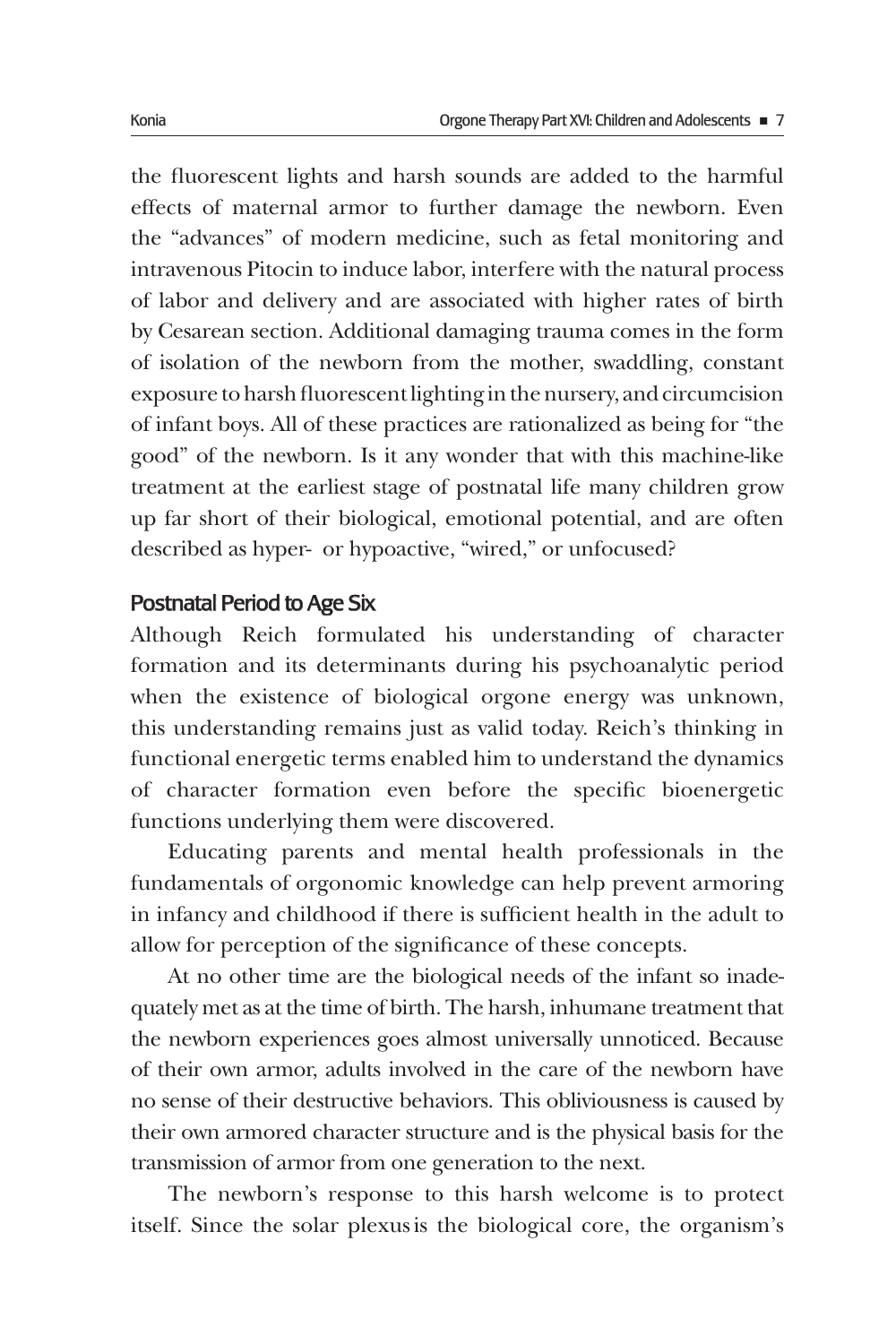first defense is to inhibit energy flow (emotion) by armoring in the diaphragm. It then armors in the ocular segment against the painful perception of the external world. These defensive maneuvers are just the beginning of a systematic armoring process experienced

by virtually every infant. The interruption in ocular development interferes with the child's (and the later adult's) ability to see the world in an undistorted manner and to make rational life decisions. It is also the basis for every kind of political irrationalism.

Deprivation of satisfaction in breast-feeding due to an energetically unresponsive maternal nipple or excessive breastfeeding in an at-tempt to find satisfaction both result in oral armor which manifests in later life in such symptoms as depression, helplessness, mood swings, etc. Another biophysical consequence of disturbed breast- feeding is armoring of the head and neck which gives rise to poor eye-hand--neck coordination, speech disorders of various kinds including stuttering, mutism and laconic speech, eating disturbances, fear of or aversion to kissing, hysterical vomiting, etc.

Somatic manifestations include a predisposition to allergies, weakening of the immune function, obesity, malnourishment, etc.

The single most important change in child care that would lead, in one stroke, to a generalized reduction of armor in the human race is to provide for and protect uninterrupted orgonotic contact between mother and infant. By allowing the two energy systems to remain united after birth, as they were during pregnancy, orgonotic contact, the most essential experiential and emotional element in the interrelationship between mother and child, is preserved (1). Practically speaking, this means not only that the infant not be separated from the mother, but that both are allowed the opportunity to make uninterrupted contact with each other in a safe, secure, privacy-ensured environment.

Oral contact with the mother, including breast-feeding, enables the postnatal integration process to continue without interruption. Of course, the mother must be sufficiently contactful herself and emotionally capable of providing for these needs. This prerequisite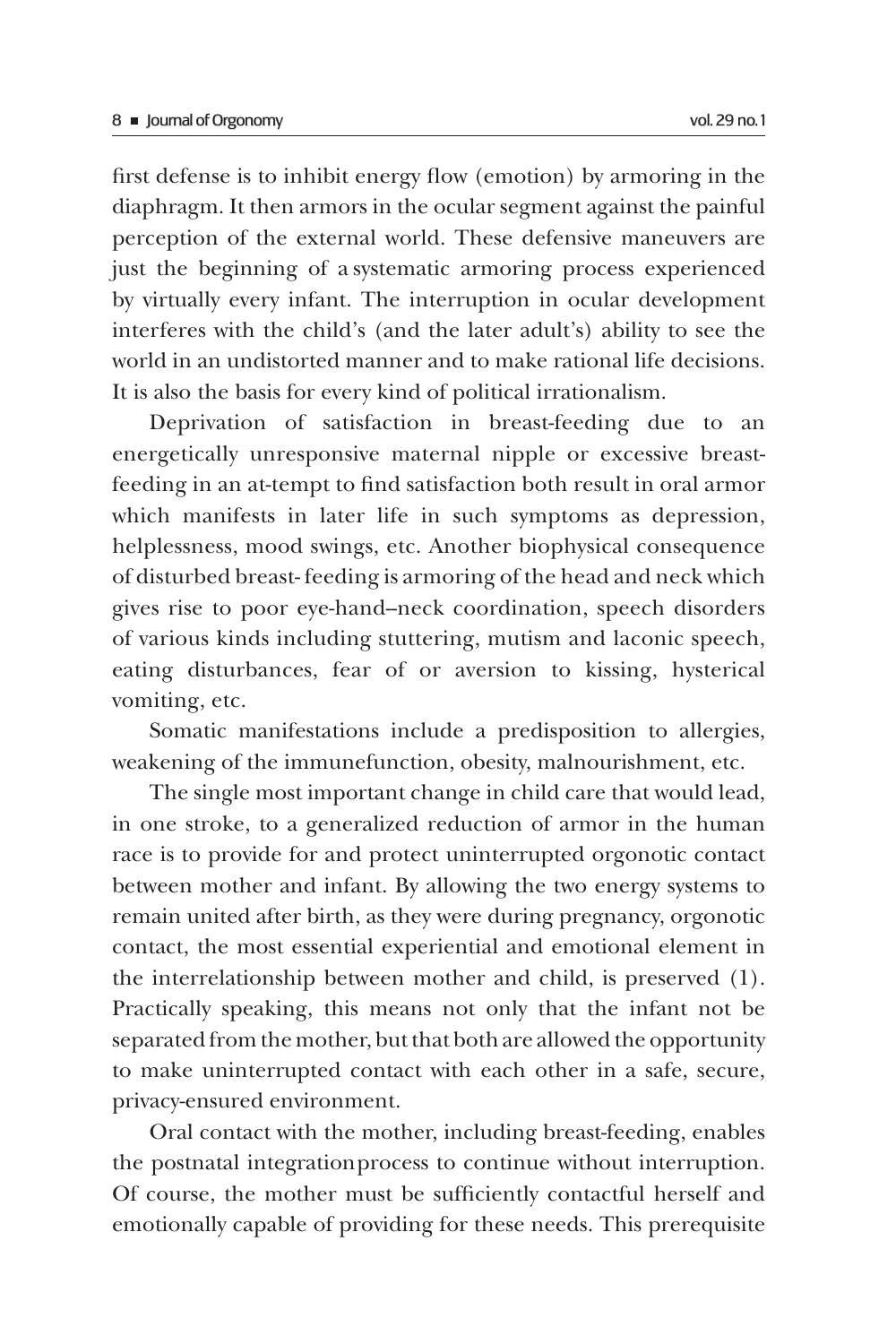for infant and child well-being raises the important but still largely ignored question of maternal responsibility and biophysical health.

In healthy development the young child passes directly from the oral to the genital stage. The anal stage, its characteristics and symptoms, is thus an artifact of our armored society. It is a result of the mother exerting excessive control over the infant and young child, preventing development according to the youngster's own needs.

Usually, maternal control is not centered exclusively around toilet training, but is more ubiquitous and involves many areas in the life of the developing child (e.g., interference with impulses to become more independent, etc.). The end result is a clinging child, afraid of independence, whose impulses to reach out to the world are more or less profoundly inhibited.

Between the ages of about four to six, biophysical integration has progressed to the point that much of the several components of the young organism function as an integrated whole. Now energy begins to concentrate in the genital giving rise to the first puberty. Psychoanalysis refers to this period as the oedipal phase and incorrectly believes that the genital sexual conflict between the child and the parent of the opposite sex is an inborn tendency. This misconception arises because no distinction is made between healthy and neurotic child development. If the child's earlier development and sexuality are allowed expression unhampered by social (parental) prohibition, the oedipal conflict, a result of the blocking and displacement of the child's sexual feelings onto the parent of the opposite sex, does not occur. Rather, sexual interest and focus is directed appropriately to the child's own peer group and genital primacy is soon established. Frustration of these impulses at the time of the first puberty leads to disturbances related to this period—most commonly, the formation of a phallic character structure in boys and a hysterical character structure in girls, a direct result of the oedipal conflict.

The phallic phase is thus another consequence of our armored civilization caused by a thwarting of the child's genital impulses. These genital impulses turn into an urge for revenge, first against the parent and then against all members of the opposite sex.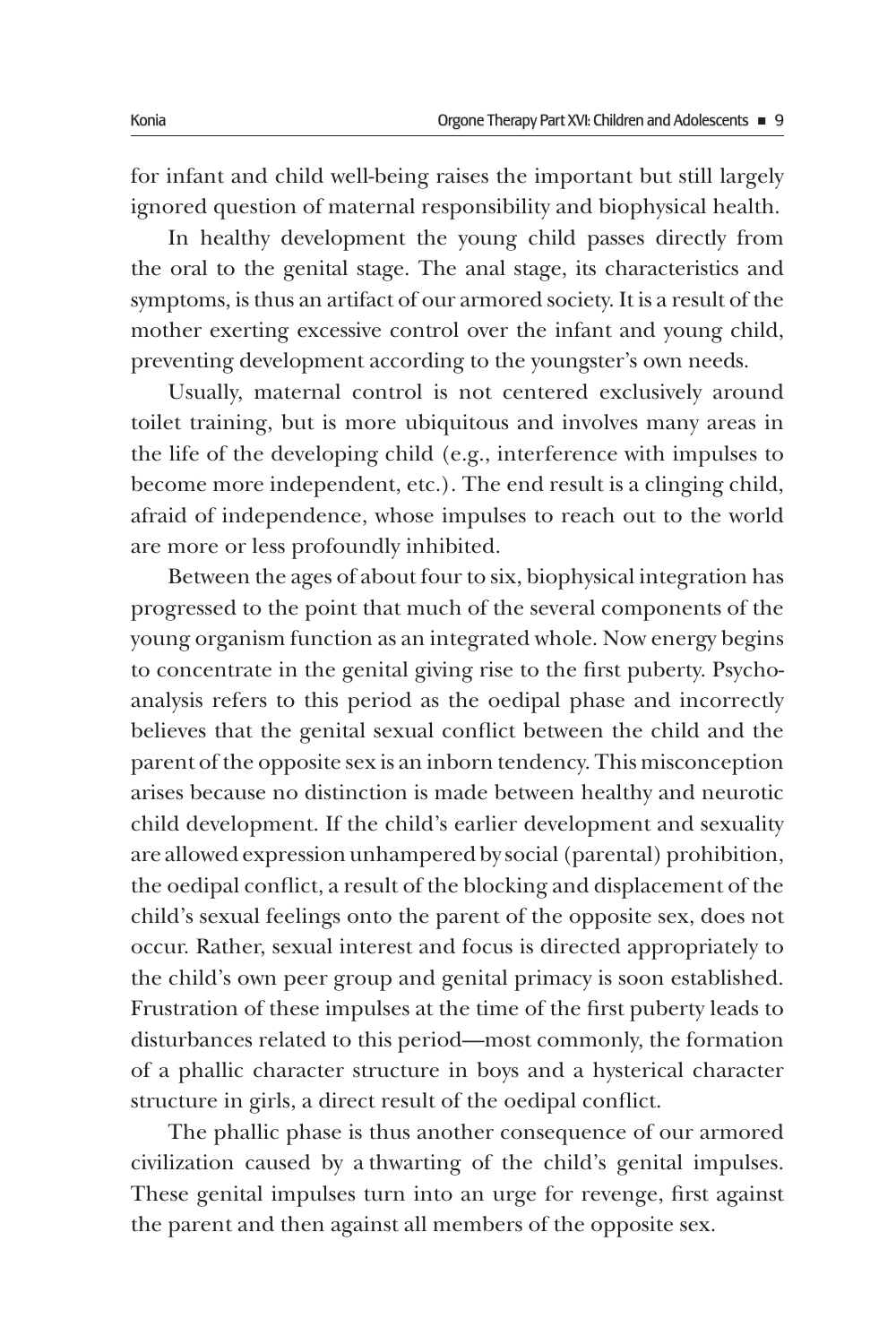Concurrently, the child assumes an attitude of subservience toward authority figures of the same sex.

A common child rearing problem originates from uncertainty or confusion regarding the degree to which a given impulse of the infant or child requires gratification. This is the determinant of character formation that Reich called the ratio between gratification and frustration of an impulse. If little or no gratification of an erogenous impulse is allowed for at a particular psychosexual stage of development, then the child develops a severe block in that zone and marked repression is the result. A severe block at the oral stage, for example, leads to an inhibition of oral function with symptoms such as poor eating habits, laconic or under-productive speech, depression, etc. If, on the other hand, impulses are first allowed satisfaction and then undergo blocking, the child is left chronically unsatisfied and strives constantly for satisfaction. In the case of the oral stage, for example, this situation gives rise to overeating, overtalking, etc.

Emotional problems, whether of the repressed or the unsatisfied type, arise because the mother is not in sufficient enough contact with both herself and her child to perceive ("sense") when the child needs satisfaction or has had enough. Questions such as the following are unanswerable even for well-meaning parents because of their own armored structures. When should the mother stop breast-feeding? When should she allow someone else to substitute for her so she can begin to resume living her own life and, by so doing, provide the opportunity for the young child to attain a sense of independence from her? How appropriate is parental nudity in front of the child? How much exhibitionism of the child is natural and when does it become neurotically excessive? To what degree and when is discussion of sexual matters with children necessary?

The answer to questions such as these depends as much on the ability to recognize the quality of the child's needs as on their degree. In our society's present state of overexpansive breakdown, parents tend to err on the side of being too indulgent, which is out of touch with the child's real needs. The end result is an individual with an unsatisfied character structure. Problems that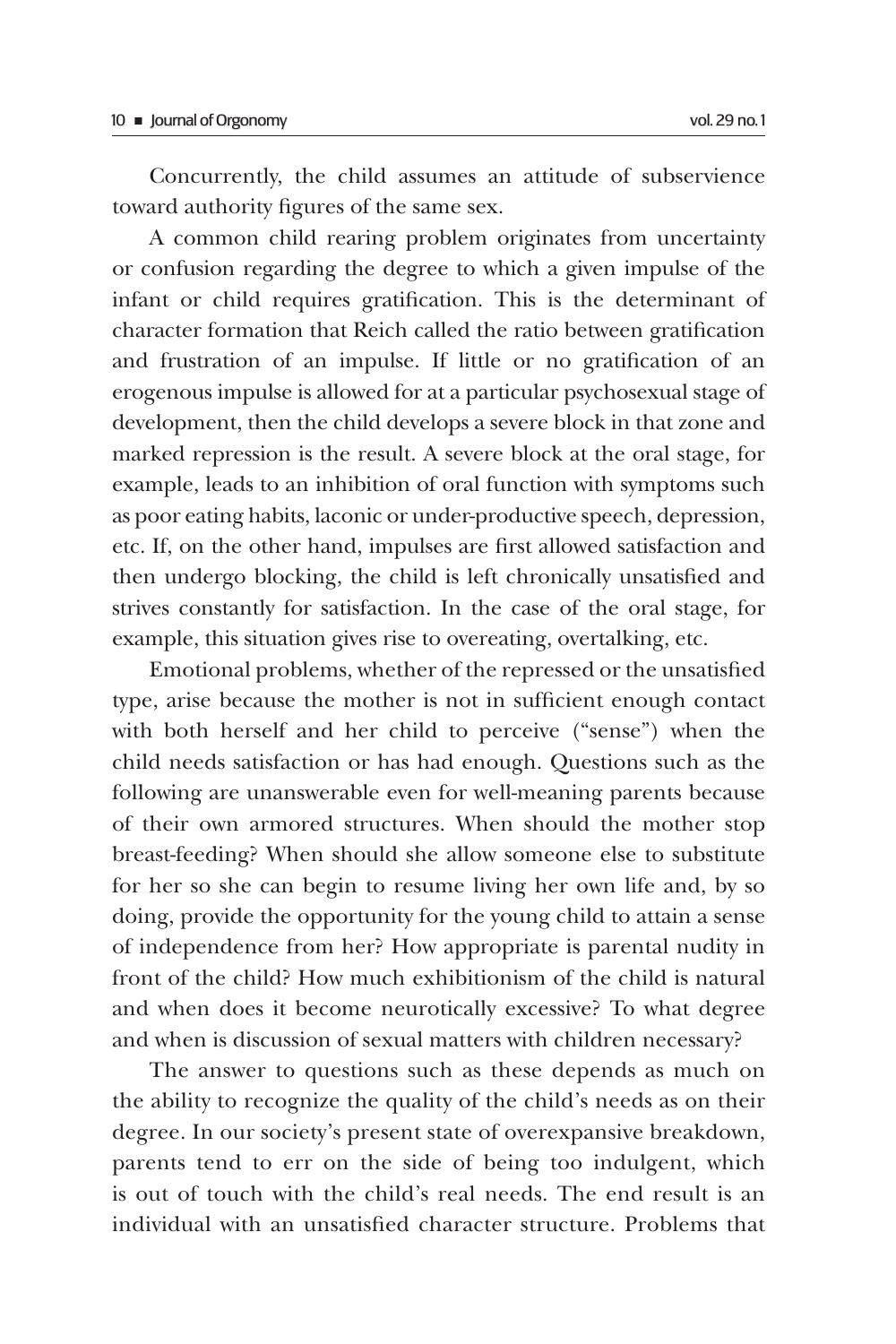are caused by excessive, contactless impulse gratification of the child and adolescent include whining, bratty, rebellious, selfcentered, "spoiled," demanding attitudes and behaviors, excessive preoccupation with the physical and with material possessions, lack of genuine respect and gratitude for parents and other adults who protect and educate, and lack of a sense of loyalty to rational authority.

To further complicate matters parents actively interfere with the child's growth and development. Spontaneity, natural reactions and sociability fall prey to adult neurotic needs and expectations as the child's "socialization" includes learning mechanical social behaviors and being rewarded for cuteness, "good" behavior, etc. Children also become objects of the parents' secondary, neurotic impulses and needs when they are inappropriately exposed to various aspects of adult life. As a result, children are left anxious, confused, and, in the least, resentful of their parents. Out of touch with their own vital needs and avoidant of painful feelings, some children seek distraction through any form of external stimulation or contactless activity. These behaviors, unmanageable by many of today's parents and educators, are often "overlooked," helplessly ignored, excused, or tolerated as "normal." These childhood and adolescent behavioral disorders, the precursors of adult unsatisfied character pathology, are becoming increasingly more common.

A frequently overlooked source of frustration for the child occurs when its special, innate abilities are not recognized and nurtured by the parents. This often leads to a disturbance in the individual's work function in later life.

Within the context of medical orgonomic understanding, both the parents and the child need to be included in the process of therapy to resolve these problems.

#### Armoring in a Newborn

This case illustrates the importance of early therapeutic intervention in the removal of armor as well as the effects on the fetus of acute, violent, Pitocin-induced uterine contractions.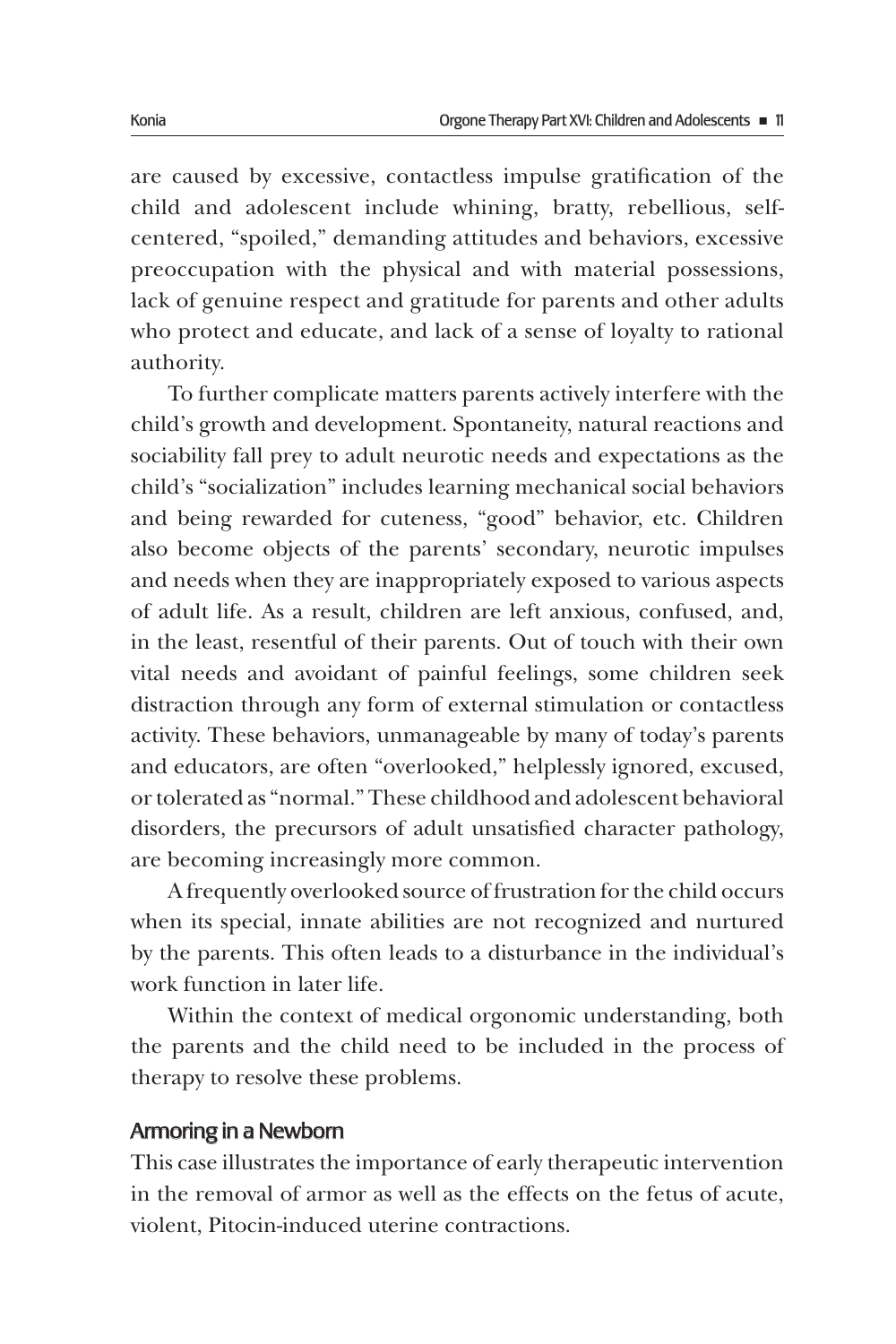# Case Presentation

This five-week-old boy was brought to therapy by his thirty-nine-yearold mother because of postpartum difficulties following a precipitous Pitocin-induced delivery.

# **Pregnancy**

The mother became pregnant while still nursing her first child who was five months old. She continued nursing until her fifth month of pregnancy when her obstetrician told her that this could bring about uterine contractions. Her second pregnancy was uneventful but more stressful than the first because the older child still demanded a great deal of attention.

# Labor and Delivery

Prior to birth, a small leak of amniotic fluid was noticed by the mother. Her obstetrician confirmed the presence of the leak although a sonogram showed adequate fluid and an apparently healthy fetus. He suggested hospital admission for immediate induction of labor because waiting longer than forty-eight hours carried the increasing risk of amniotic infection, a danger to the baby. The parents were torn between wanting a natural delivery and knowing the consequences of waiting. Hospital admission was decided upon since waiting would only increase the mother's anxiety, which might be more harmful to the baby than induction of labor.

On admission, no active labor or infection was present, but the volume of amniotic fluid was decreased. An intravenous Pitocin drip was started. Intense painful contractions ensued which the mother experienced as hard and unnatural. The fetal monitor began showing deceleration of the baby's heartbeat and an oxygen mask was placed on the mother which increased her terror. To stop the decelerations the obstetrician ordered a saline solution infused into the amniotic sac to replace the lost fluid and "float" the fetus off the umbilical cord. The infusion helped, the contractions increased in frequency, but the pain became unbearable. The extreme fear and the intense pain made it difficult for the mother to maintain contact. Epidural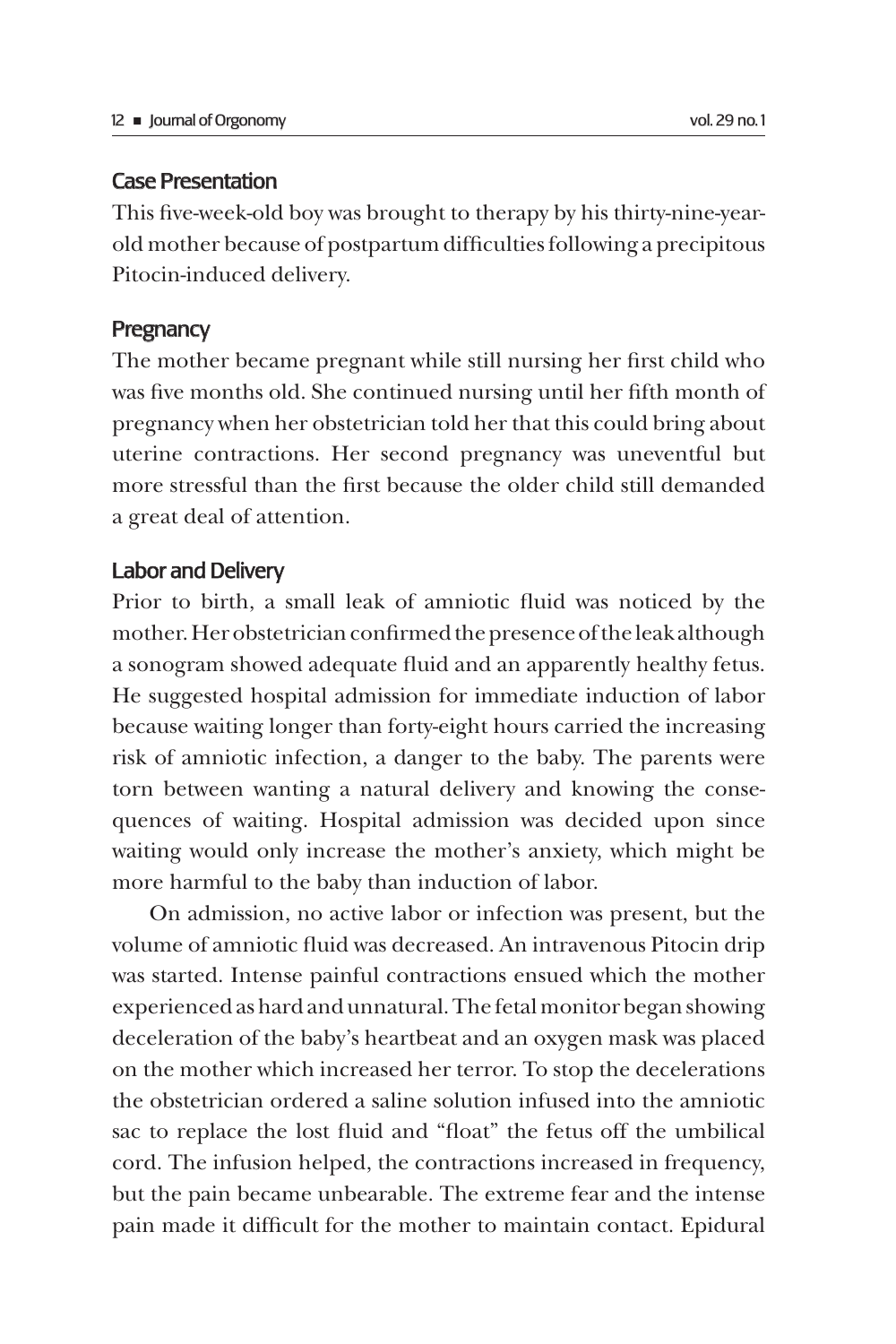anesthesia was administered and the pain was relieved. However, all sensation was stopped. Labor progressed rapidly with the birth of the infant soon after.

# Post-Partum Course

At birth, the baby had an expression of worry and fear on his face. In fact, he appeared terrified. His forehead had many deep horizontal furrows and his skin was red. In the delivery room he took to the breast after a few moments, but he did more hard biting than sucking. After nursing in the delivery room, the baby was separated from the mother for about one hour. His skin remained hyperemic and the look of fear and worry persisted. His cry was loud and open, but his eyes were out of contact. His respirations were deep but frequently held in inspiration. Movement was decreased. When he cried the lower half of his body looked mottled and felt cool to the touch. These signs indicated that the infant was in a state of severe biophysical contraction (sympatheticotonia).

Alternate breast and bottle feedings were used for the first two to three days. He continued to bite down hard while nursing and seemed to do better with bottle feeding. While attempting to nurse, the mother could feel only limited contact with the baby: holding him en face, the baby focused his eyes just above the face of the observer and tried to push away with his legs. This response continued for many weeks after birth.

Nursing was stopped after four days, but he fed well with bottles and slept soundly. He was quiet and withdrawn most of the time. When it appeared he wanted contact, he cried loudly. When held closely he avoided contact straightening his legs and tightening his buttocks, as if trying to stand. He held continually and strongly in his buttocks, legs, and calves.

## Course of Therapy

When first seen he looked like a "little old man."7 His eyes were brightened and averted upward. His buttocks and legs were in

<sup>7</sup>The look of the "little old man" in infants is a sign of severe biophysical contraction.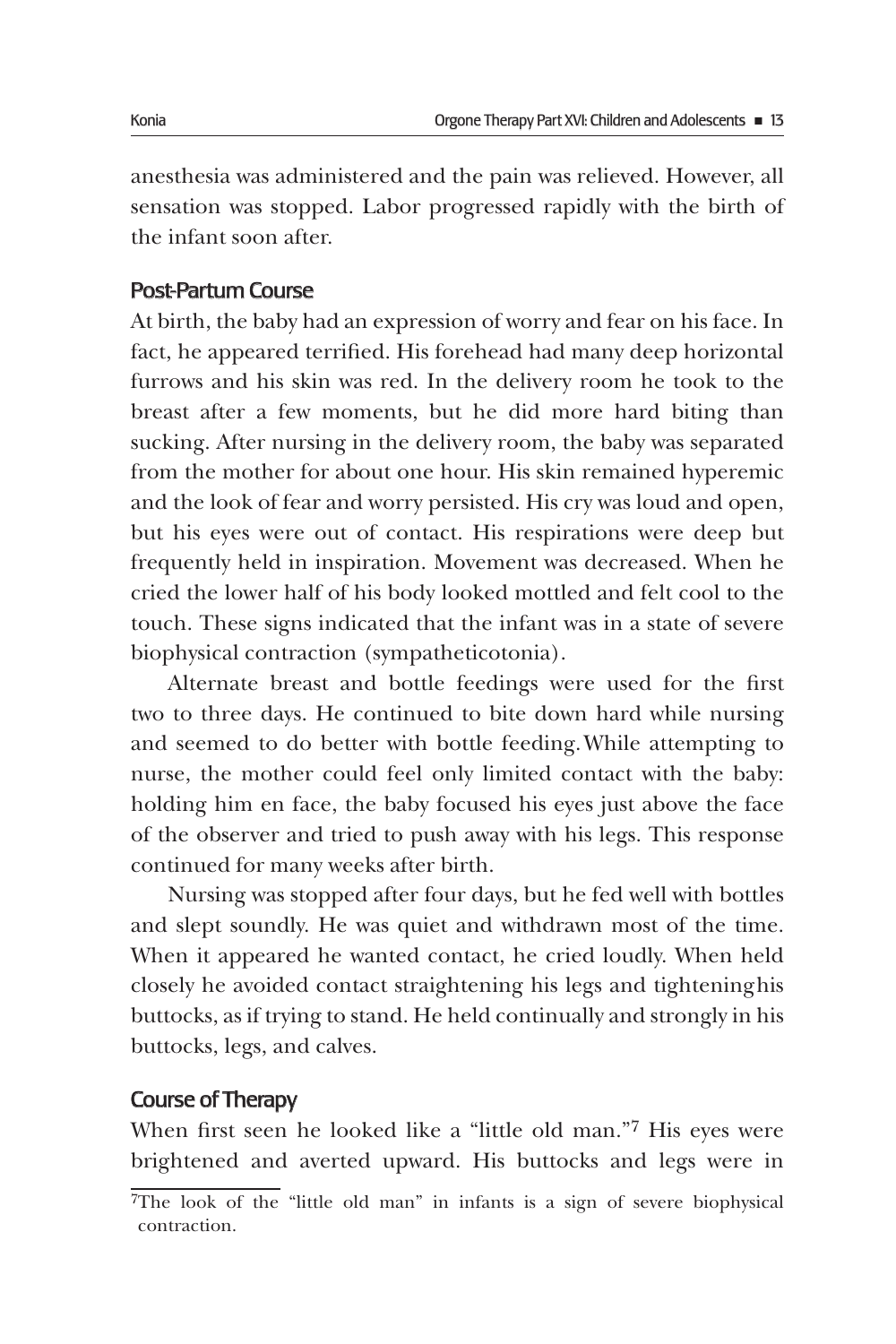severe spasm. I gently massaged his legs and buttocks. He was seen over a period of five months, and gradually the musculature of the lower extremities softened. He stopped avoiding my gaze and I had the impression that he not only recognized me but was happy to see me. I instructed the parents to gently massage the legs on a regular basis. He became more lively and lost his "little old man" look. As he began to crawl his lower extremities softened further. By six months of age he could make good eye contact and enjoyed being held. He appeared bright and happy. Gradually, his underlying aggression surfaced and he was nicknamed "cannonball" because of his determined and basically aggressive nature.

Orgonotic contact between mother and infant increased. He has continued to soften generally and develop normally.

#### Puberty and Adolescence

Adolescence begins with the sexual push of puberty and ends with the final solidification of the character and personality around the beginning of the third decade. It is the stormiest period of an individual's life. Sexual desire and longing are at their peak. The sexual push of the second puberty may intensify earlier conflicts with the parents and is responsible for the contradictory behavior so often seen in adolescents. On the one hand, they are in open rebellion against authority and, on the other, they crave authority, conformity, and social acceptance. These behavioral tendencies, in an alternating manner, are a direct manifestation of opposing forces in the armor of adolescents that have not become fully structuralized.

The breakdown of social structure, starting around 1960, has had disastrous effects on the ability of adolescents to cope with the sexual push of puberty. In the past, armor bound energy that wasn't discharged sexually. With the reduction in social structure, however, the anxiety of many adolescents has escalated to levels that are intolerable for the individual. This is the major reason for the rise in adolescent drug use, indiscriminate sexual activity, and suicide.

The ability of the adolescent to handle the increase in sexual sensations is dependent on how prepared they are to experience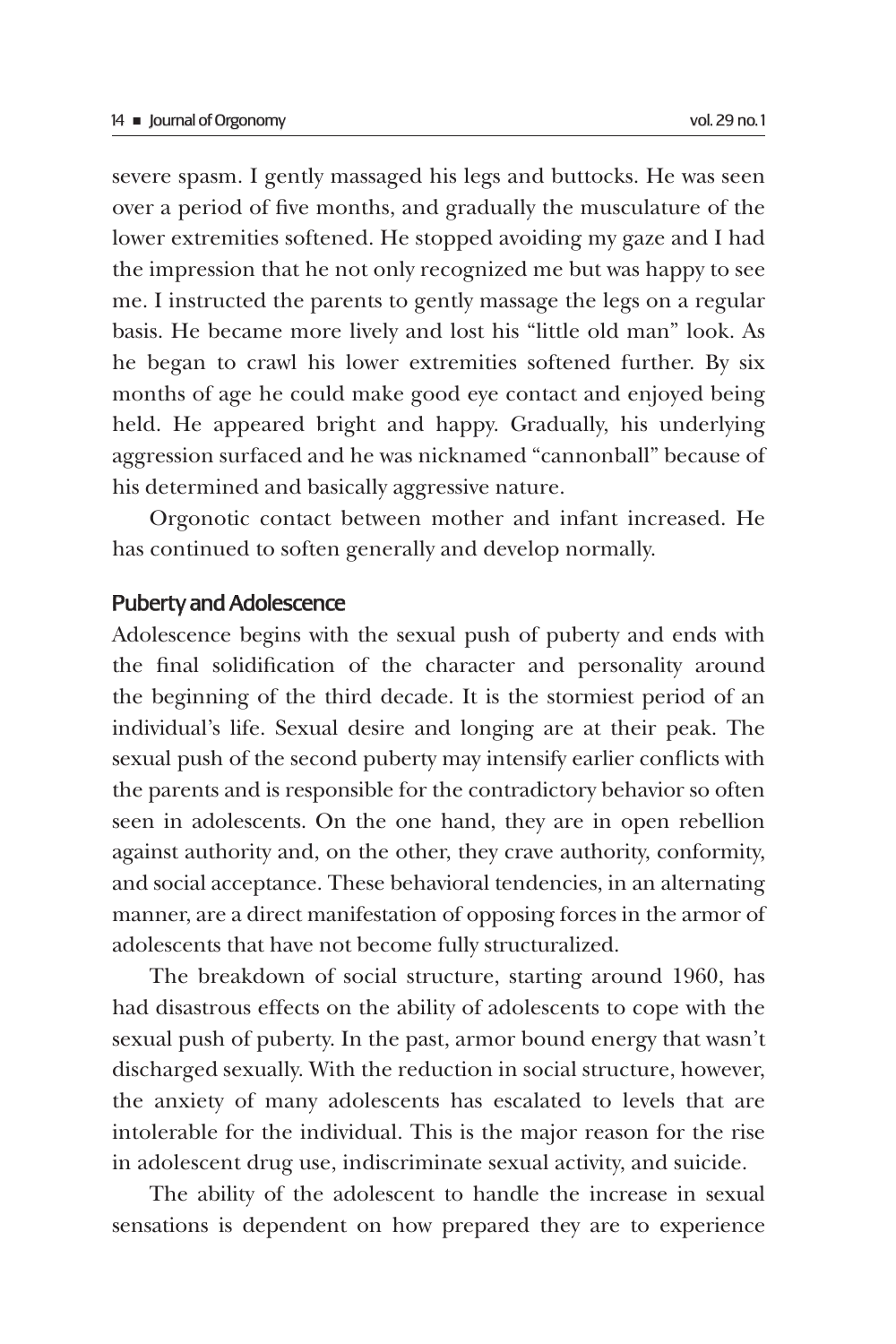and tolerate their sexual feelings at earlier stages of development. Children whose environment includes natural expressions of love, where sexuality is affirmed by parents and surrogate parents, have an easier time tolerating their sexual feelings when they reach adolescence. Conversely, children whose environment includes either repressed, ignored, or distorted sexuality have a more difficult time.

How the individual breaks down depends on where earlier blocks occurred in childhood and on the type of armor that was formed. Based on the determinants of armor formation, several outcomes are possible:

Symptom formation with regression to an earlier stage of psychosexual development. Regression to the ocular stage results in excessive fantasizing and learning disturbances. Oral regression may give rise to anorexia or bulimia, etc. Anal regression contributes to adolescent defiance and uncooperativeness with a tendency to tantrums or outbursts of rage. Phobias arise as a result of genital fears. These symptoms are a manifestation of energy being blocked by the armor and pressing for discharge. The block prevents the energy from being discharged in a natural manner. At the same time, these symptoms serve the function of keeping sexual impulses in check.

#### Symptomatic Behavior

The adolescent's contradictory behavior previously mentioned is the manner in which the blocked sexual energy is partially discharged. Some forms of behavioral contradiction follow. On the one hand, the adolescent is egotistical and self-centered and, on the other, capable of selflessness and great self-sacrifice. The adolescent may suddenly fall turbulently in love and just as quickly lose all interest in the love object.

There may be alternating periods of strict asceticism and unrestrained impulsivity. At certain times, social behavior and interactions may be rude and inconsiderate and at other times. highly sensitive. Intense erotic feelings may oscillate with strong sexual moralism (2:36-44).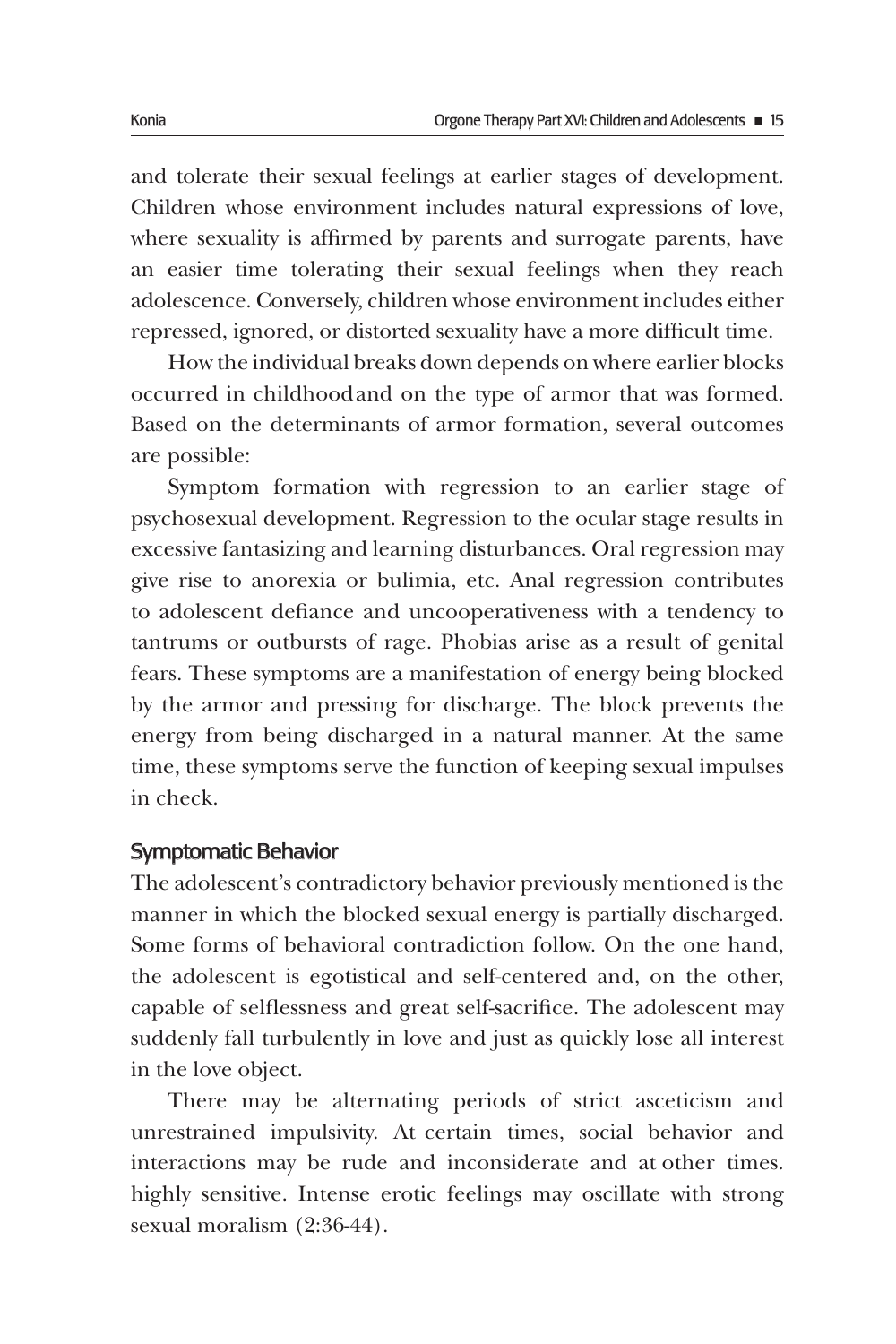If the adolescent does not have a heterosexual outlet, the only possibility for relief of sexual tension is through masturbation. The degree to which sexual satisfaction cannot be obtained determines the degree to which the adolescent is driven to desperate measures in an attempt to obtain relief from intolerable inner tension. In extreme cases, where there is no chance of either satisfying or curbing sexual impulses, the adolescent has little choice but drug abuse, delinquency, homosexuality, or suicide.

Of all the reasons given for why adolescents "go wrong," no one dares mention their genital frustration, even in our age of sexual enlightenment. Furthermore, any discussion of the adolescent problem is complicated by confusing the secondary, destructive drives which lead to drug abuse, homosexuality, promiscuity, etc. with the primary drives which lead to genital union and sexual gratification with a partner of the opposite sex. As always, confusing primary and secondary drives not only evades the essential problem and effectively obstructs arriving at a rational solution to social problems, but often leads to further social irrationalism by asking people to take sides either "for" or "against" a mixed package of primary and secondary impulses. This paralyzing obfuscation makes the plight of children and adolescents inaccessible to any rational intervention.

# Therapy of Adolescents

It is not possible to provide adolescents with effective help without an understanding of the importance of adolescent sexuality and how disturbances in their sexual life cause so many of their problems. This has been amply demonstrated by the limited value of past and current treatments that have all but ignored adolescent sexuality. By overlooking the distinction between primary and secondary drives, all those who render treatment remain helpless to deal effectively with the serious problems of adolescence. The result is that the adolescent is often shifted from one therapeutic intervention to another until he or she "grows out of the problem" by forming a stable adult character structure. Of those who fail to do so, some are at risk of becoming chronically maladjusted while others may develop severe character disorders or commit suicide.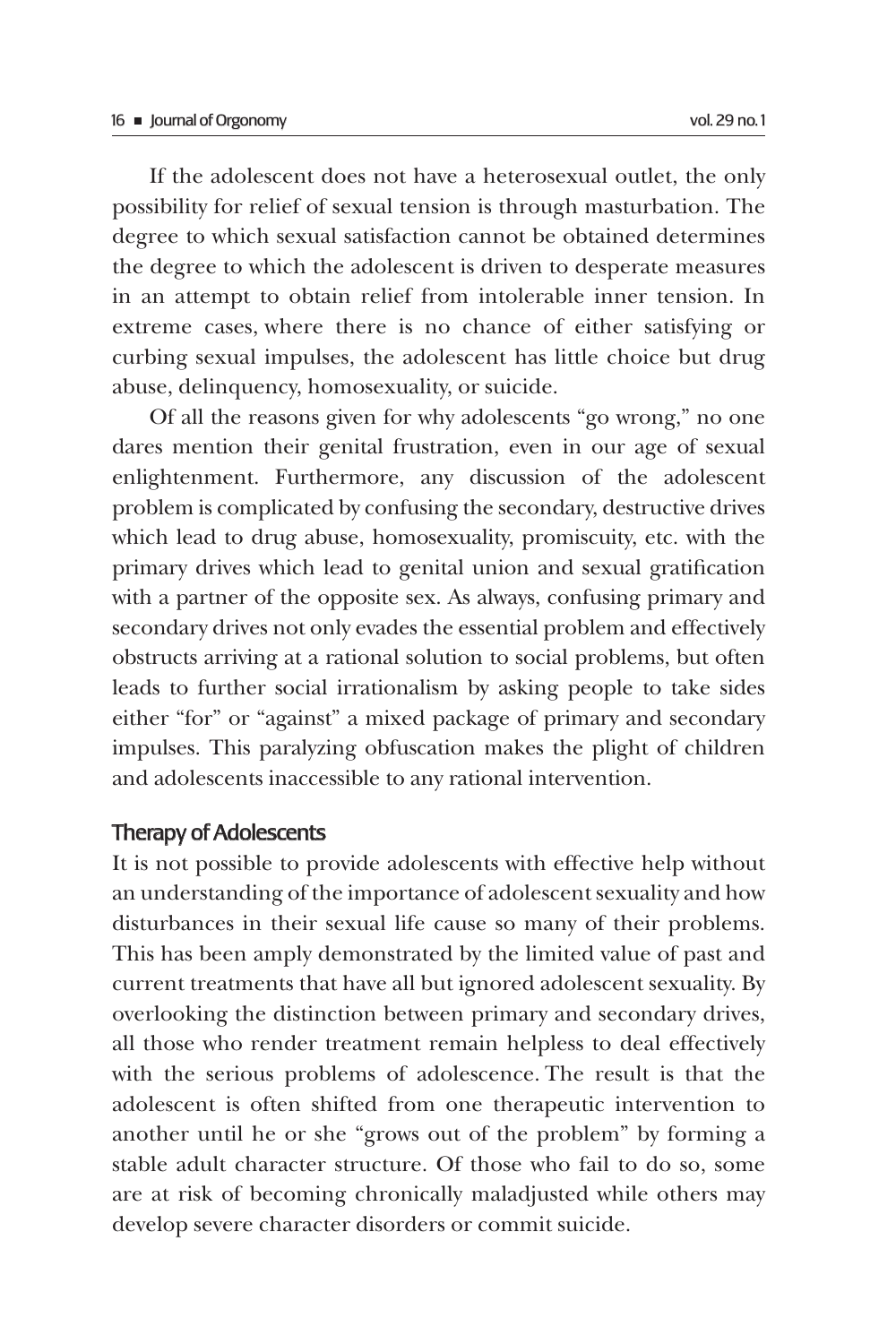The question of adolescent responsibility, as with any other issue of personal and social importance, can only be productively addressed in a functional manner. Moralistic or anti-moralistic attitudes serve no enduring constructive end.

As for responsibility for therapy, the adolescent lies approximately midway between the child and the adult. It is the function of the therapist to decide with the adolescent the capacity of the adolescent to assume responsibility in any given clinical situation.8 Also, characterological and transferential issues may present fleetingly and are dealt with as they arise. A major difference in the therapy of adolescents and that of children and adults is that adolescent treatment does not require total removal of armor.

Because of the strong sexual push, the adolescent needs much of his armor. The focus of therapy of the adolescent is threefold:

- To provide relief of tension through symptom removal.
- To support his efforts to become independent and responsible, and to tolerate the strong surges of sexual energy within.
- To support his right to seek and secure a satisfying heterosexual relationship.

# Case Presentation

A sixteen-year-old female was admitted to a psychiatric hospital because of a suicidal gesture. She made several superficial lacerations on the inside of her wrist after separation from a girlfriend with whom she had become homosexually involved in another psychiatric hospital. She was admitted to that institution from her own home because she was often involved in physically violent arguments with her mother and an older brother. While hospitalized, she had developed homosexual relationships with several other female patients.

<sup>8</sup>The question of adolescent responsibility, as with any other issue of personal and social importance, can only be productively addressed in a functional manner. Moralistic or anti-moralistic attitudes serve no enduring constructive end.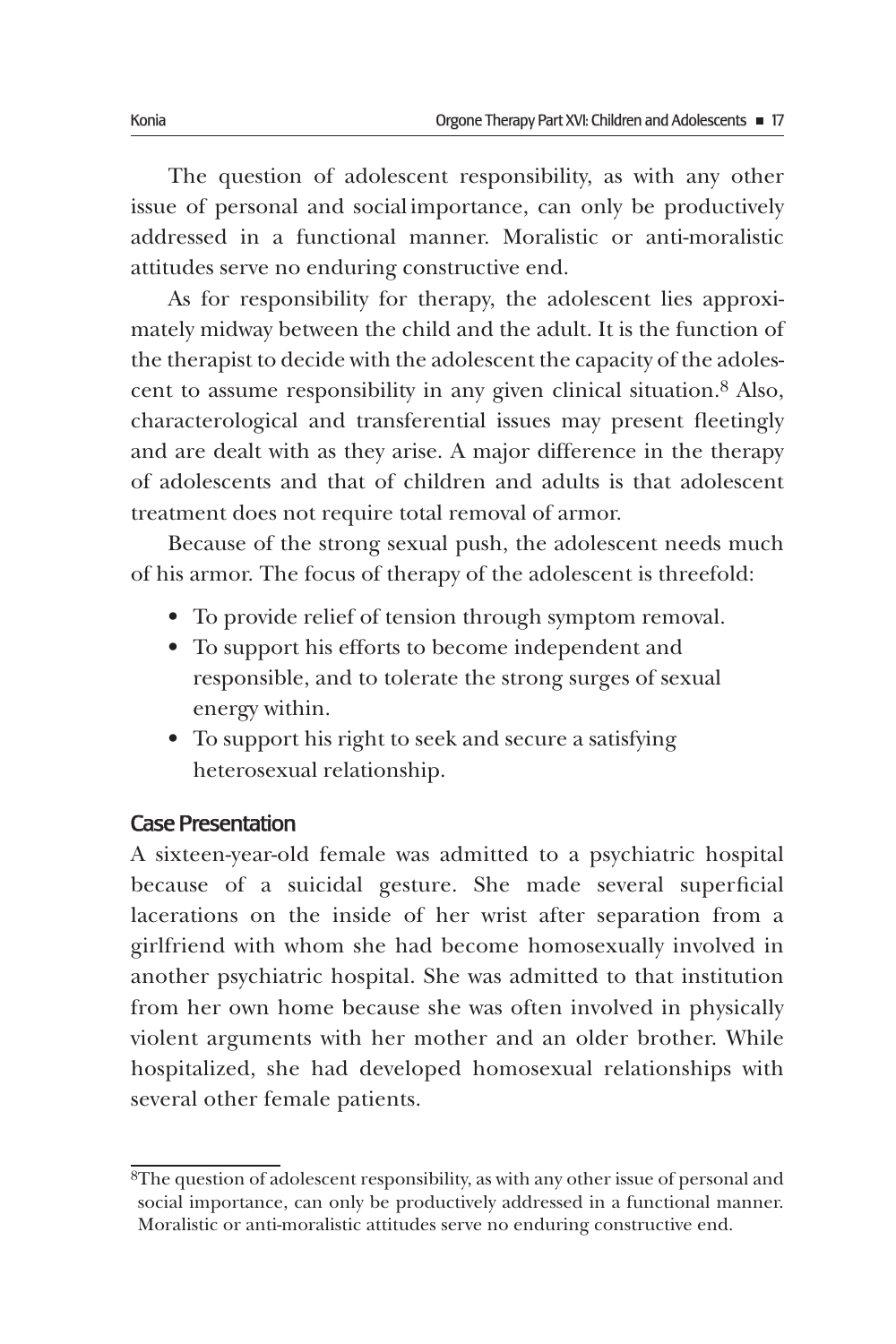#### Past History

The patient, who is of Jewish origin, was born in Hungary during the Nazi occupation. Before six months of age, she was separated from her parents and placed in the care of a local family with whom she lived until immediately after the war. Her own parents were incarcerated in concentration camps.

After the war, when she was about five years old, she was reunited with her mother and brother for several months. Because patient and mother were of different nationalities, they could not emigrate together to the United States. She was again separated from her mother, sent to the United States alone, and placed in a series of foster homes for periods varying from several months to one year. During her many of these placements, she was physically abused by her foster parents. At the age of ten, she was finally reunited with her mother and brother. By this time she was exhibiting severe emotional difficulties which manifested in frequent, often physically violent, arguments with her mother and brother. It was after one of these episodes that she was transferred to a psychiatric facility.

# Course of Therapy

On initial consultation in the psychiatric hospital, I found that her tough appearance masked her underlying softness and anxiety. Although she felt frightened, her eyes were bright and occasionally seductive, and she made good contact. She was intelligent, clear-headed, and well-motivated to help herself. Her lips were full and her massetter muscles were tight. Her shoulders were large and somewhat stooped and she had large breasts. Diagnostically, she was an oral unsatisfied hysteric. I treated her for four months in the hospital and she continued in therapy with me after discharge.

During the first session she spoke with nostalgia and longing about her early childhood. This was followed by feelings of painful regret about her experiences of constant rejection and emotional abuse in foster homes. She felt the stark contrast between her early happy family life and the later "living hell" being with her own